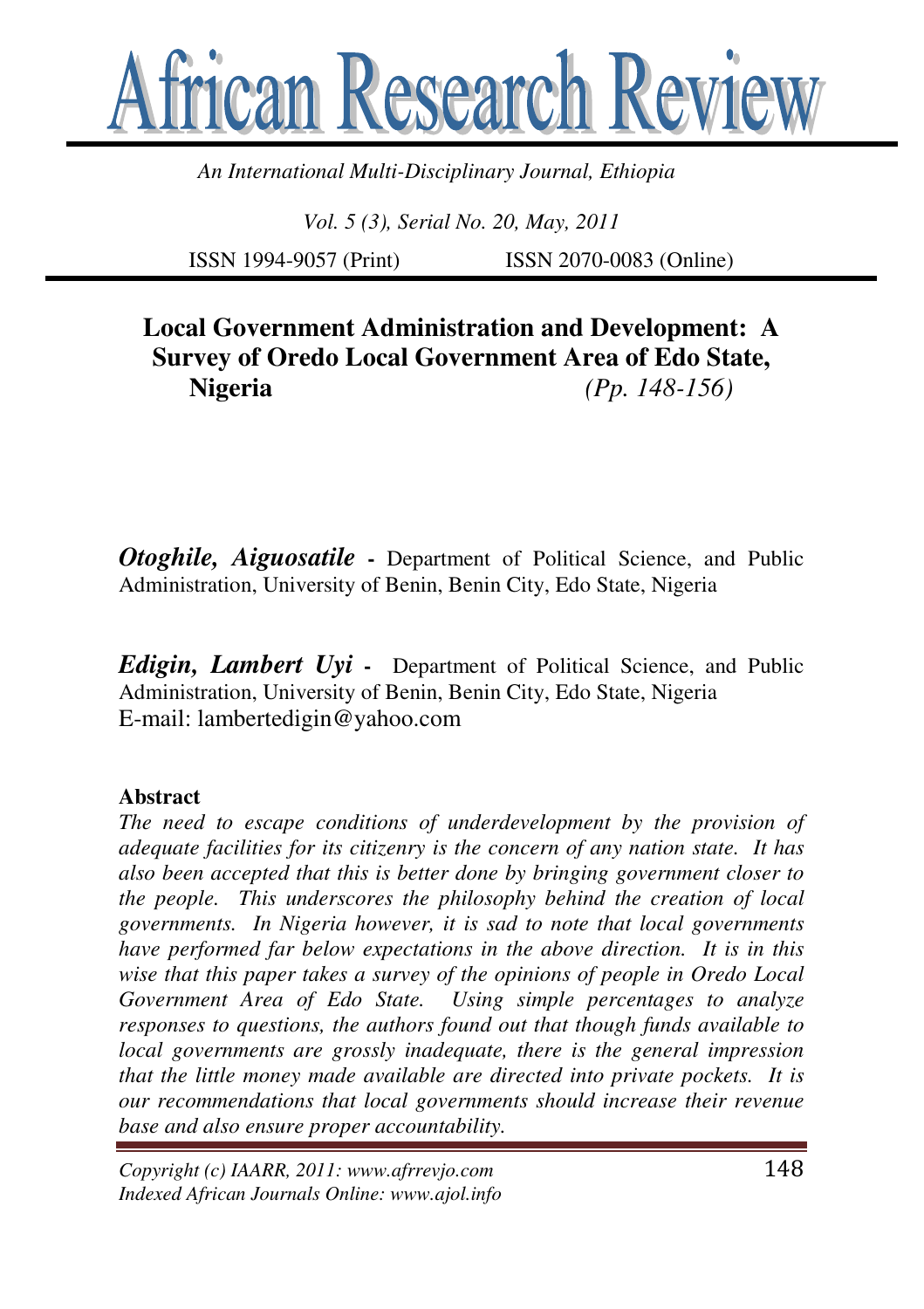# **Introduction**

The quest for development has been a major issue of concern to both domestic and foreign scholars of Nigeria. In fact, the issue has arrested the attention of statesmen, politicians, traditional rulers and the generality of Nigerian populace. Despite the attention however, it is evident that a larger proportion of the Nigerian people are yet to see the indices of development. Majority of Nigerians still live in misery, poverty, squalor, anguish and penury.

It has been argued that development has eluded Nigeria because of a plethora of reasons. This paper is not an attempt to look at all the reasons but to carve out an area. This area is the relationship between local government administration and development with particular emphasis on Oredo Local Government Area of Edo State.

It is generally agreed that the local government is the closest to the people. In fact, a major reason for the establishment of local government is to bring development to the people by bringing the administration closer to the people. The needs of the people at the local level can only be meant by a government that is very close to them.

Unfortunately, in Nigeria over the years, these local institutions have largely failed in their responsibilities. Despite attempts to bring government closer to the people by the increase in the number of local governments in the country, the quest for development of these local areas has still not been met. The paper is an attempt to offer reasons for this trend and at the same time offer some tentative suggestions. It is divided into the following subsections.

- Local Government and Development: A Conceptual Exposition
- Local Government Administration in Nigeria: A Short Historical View
- Statement of the Problem
- Research Methodology
- Data Analysis
- Conclusion and Recommendations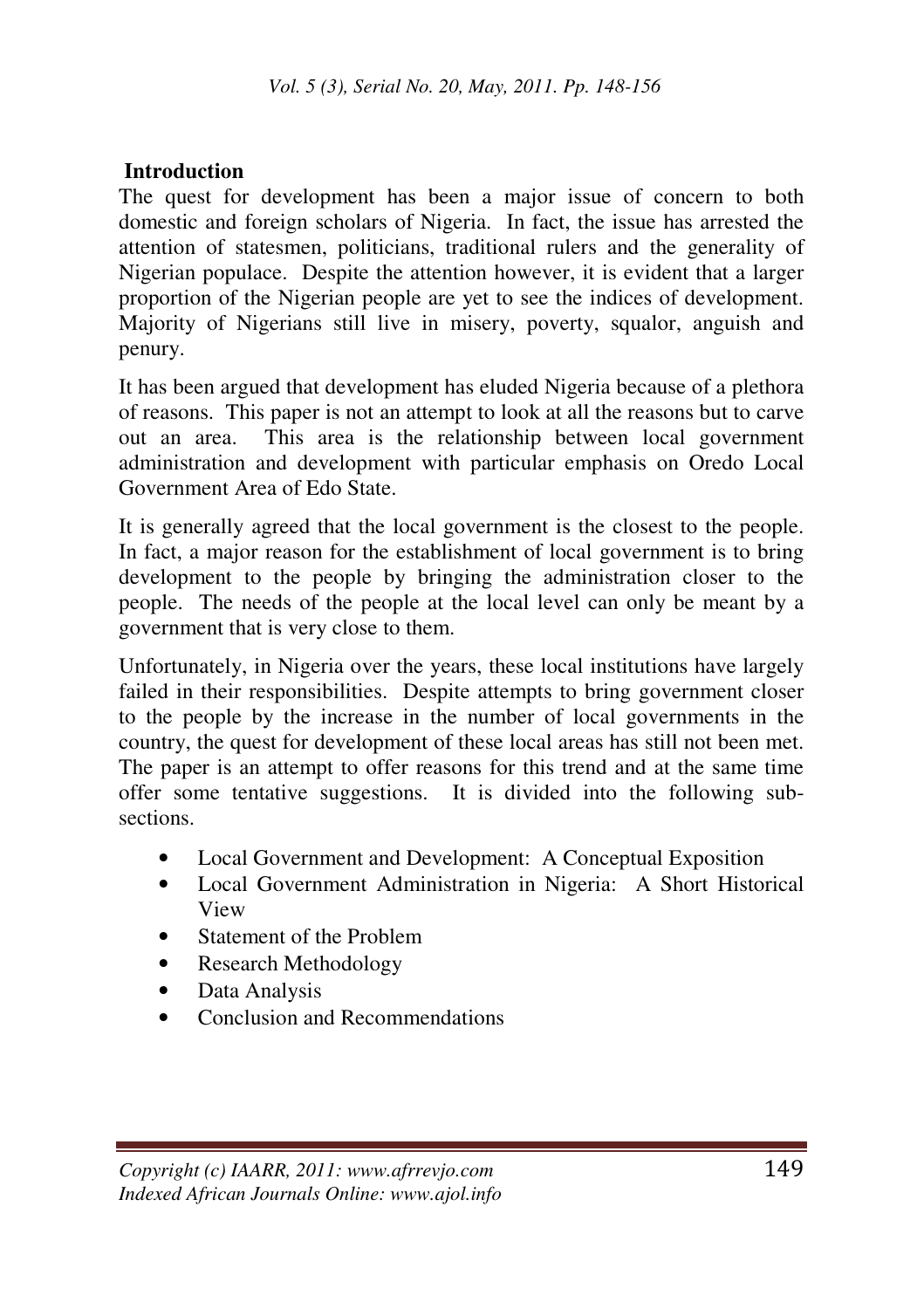# **Local Government and Development: A Conceptual Exposition**

The term local government has been defined variously by different scholars. In the view of a scholar like Wraith, local government refers to locally elected councils whose main purposes is to provide or administer services with as great degree of independence as modern circumstances allow (Wraith, 1964:15-16). For Golding, local government is the management of their own affairs by the people of their locality (Golding, 1959:19).

Some other scholars have attempted to expand on and perhaps give greater expression to the definitions given above. For Sorka, local government connotes the decentralization or dispersion of authoritative decision making where by the authority to make decision is displaced downwards from remote points near the top administration or outward from geographical locations, thus brining authority closer to the people affected by it (Sorka, 1978). In the same vein, Oyediran sees local government as the diffusion of political process on area basis, i.e. local self administration and inclusion of noble ideals of impartiality, protection of minority rights and integrity, all of which are considered essential to the evolution of a liberal democratic society (Oyediran, 1979:171).

Whatever else that may be said, it is clear from the above definitions that a local government in any system is assumed to possess the following characteristics.

- A given territory and population
- An institutional structure for legislative purpose
- A separate legal entity, a range of power and functions authorized by delegation from the appropriate central or intermediate legislation
- Within the Anglo-America tradition, autonomy is limited to common law such as the test of reasonableness (Williams, 1978:39).

For developments, over the years, it has been conceived as a process of economic and social changes with the aim of achieving better life. Only a few analysts have stopped to ask themselves if these changes could be for the worse for some sectors of society and better for others. It is very useful to retain the positive value placed on the term development and see development as first of all the escape of man out of the conditions of exploitation, poverty and oppression (Cockroft, 1970:272) and that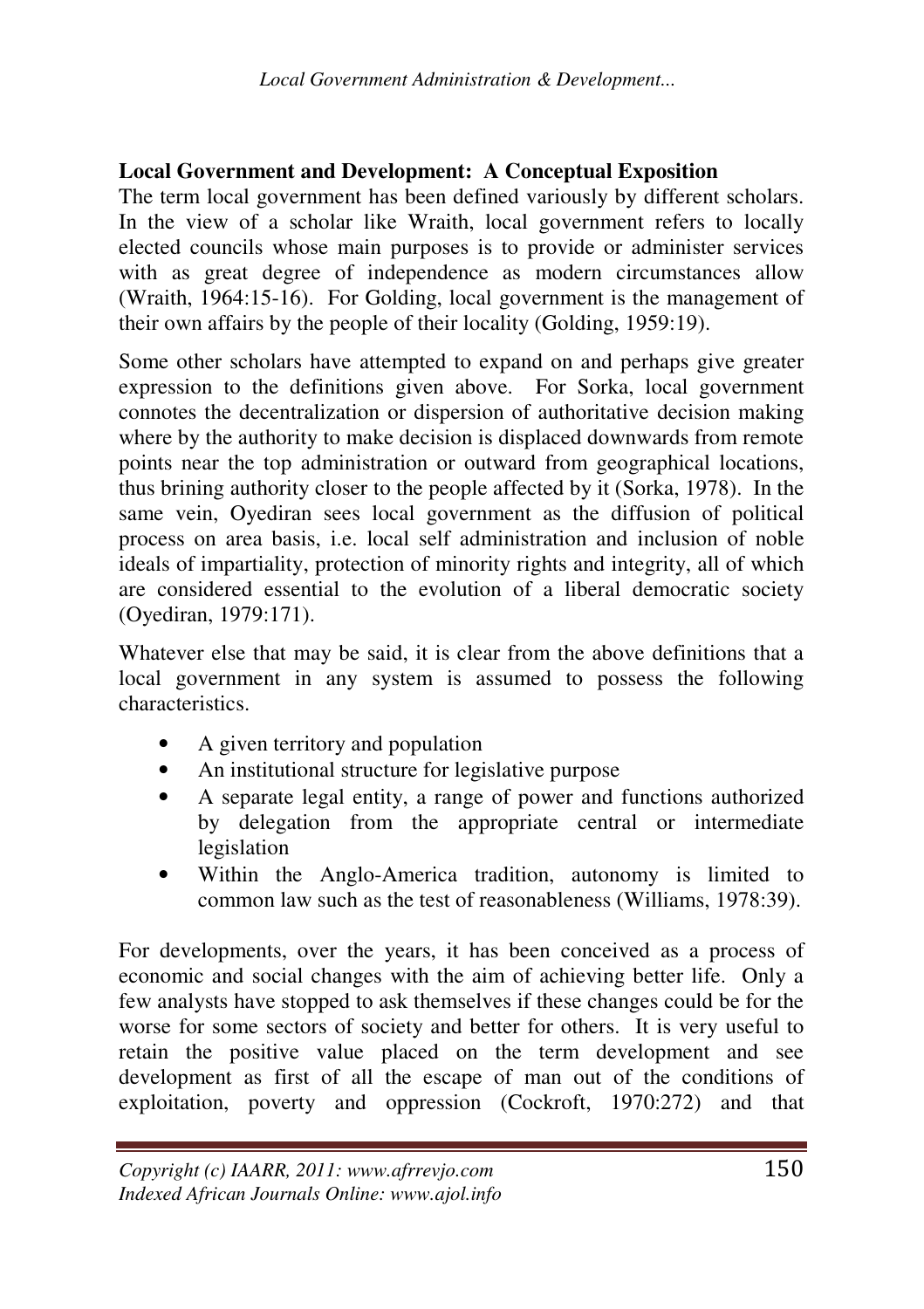development involves changes in the basic institution and structures of society.

Walter Rodney sees development in human society as many sided process. To him at the level of the individual it implies increased skill and capacity, greater freedom, creativity, self discipline, responsibility and material wellbeing. He further argued that some of these indicators are completely moral categories and are very difficult to evaluate. For him at the level of social groups it implies an increasing capacity to regulate both internal and external relationships (Rodney, 1972:9).

Schumpeter disagreed with the mere use of economic indicators as recorded growth of output and income to indicate economic growth. For him the economic growth indicated by such factors or indicators are mere changes in data (quoted in Onyemeluke, 1974:2).

For Todaro (1981:56), development is a multi-dimensional process involving the reorganization and re-orientation of the entire economic and social system. In addition to improvement in income and output, it typically involves radical changes in institutional, social and administrative structures as well as in particular attitude and in many cases even customs and beliefs.

In Dudley Seer's view, the questions to ask about a country's development are: What has been happening to unemployment? What has been happening to inequality? What has been happening to poverty? If all these have declined from high levels, then no doubt this has been a period of development for the country concerned. If one or two of these central problems have been growing worse especially if all three have, it would be strange to call the result developments; even if per-capita income doubted (Seers, 1972:129).

No matter what may be said about development, it has become clear that the concept of development has undergone profound changes over the years. The very meaning of development has been altered from an almost exclusive pre-occupation with national income to a broader interpretation that encompasses the questions of poverty, inequality and unemployment.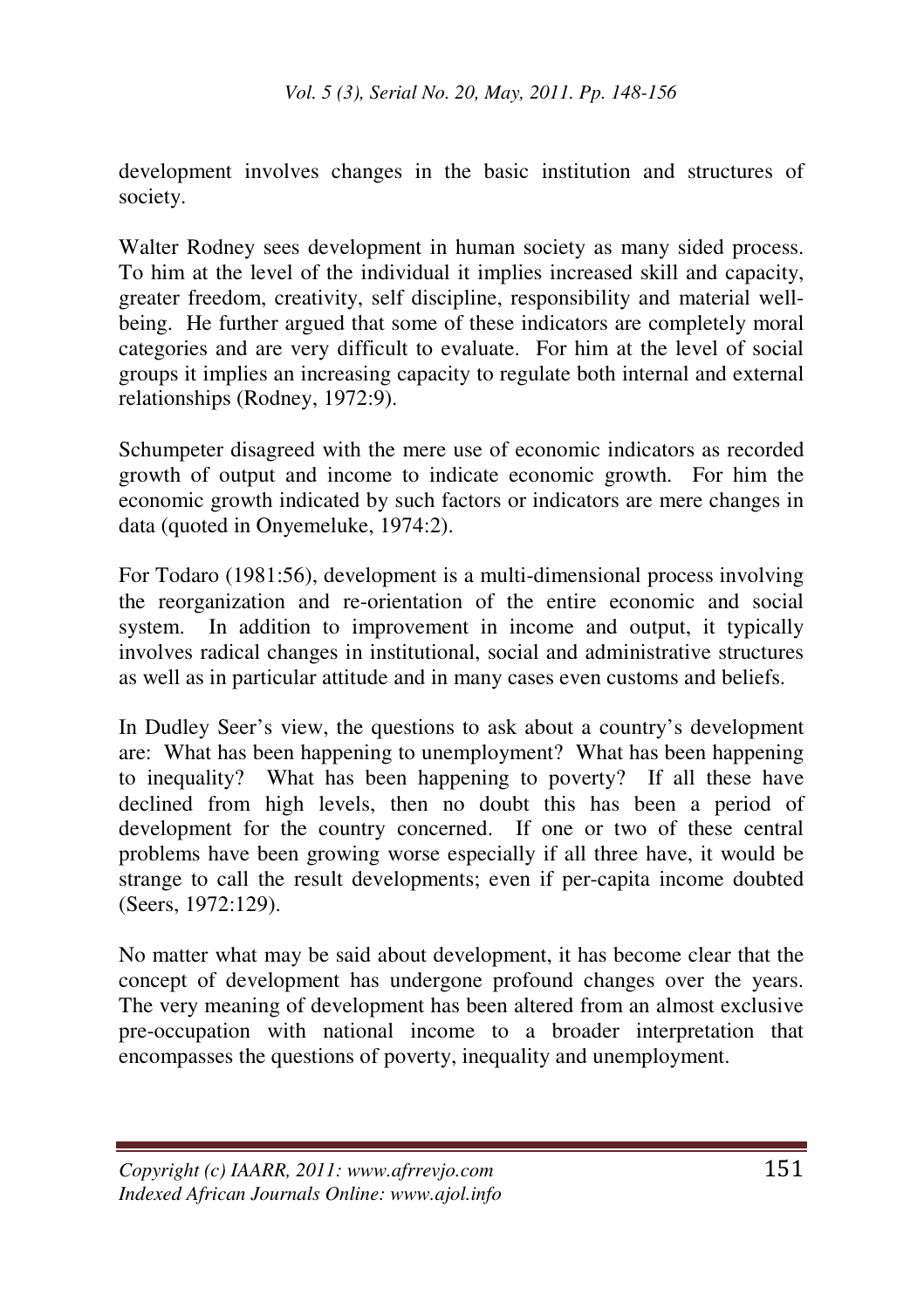# **Local Government Administration in Nigeria: A Short Historical View**

Local government in Nigeria dates back to pre-colonial era when each of the community was administered as a separate entity. The pre-colonial system administered in Nigeria was very simple and it varied from place to place. Since independence, Nigeria has tried various systems and methods of local government like: the council management system in the former Western Region. The public Service Review Commission testified to this fact when it stated that "the history of local government in Nigeria has been one long episode of trial and error (Public Service Commission Report, 1974).

With the coming of the military in 1966, most of those councils in Southern Nigeria was dissolved, while in the Northern Region, local governments were completely authoritative and corrupt.

In 1976, local governments in Nigeria experienced what we may regard as the biggest revolution in the area with the 1976 local government reforms. The 1976 reform brought a sort of uniformity in the structure of local government throughout the federation. It also corrected the structural defect of the former local government where some too large, others too small and were viable. Ministries were created for local government in all states. Each local government had an administrative head called secretary to the local government.

Since the 1976 reform, another major reform was the 1988 local government reform that was based on the Dasuki Review Committee inaugurated in 1984. In 1988, President Ibrahim Babangida announced the abolition of local government ministries nationwide. He added that with immediate effect, federal disbursement to the local government should be made directly to them to solve the problem of a situation where state governments direct this money to their own use.

The chairman of the local government became the chief executive and accounting officer. Laws and regulations were put in place to enhance full autonomy. In his 1991 budget speech, President Babangida introduced presidentialism into the local government system in Nigeria.

# **Statement of the Problem**

Local governments are established to bring about developments. In Nigeria however, this has not been the case. The paper intends to unravel factors for this trend and offer tentative suggestions.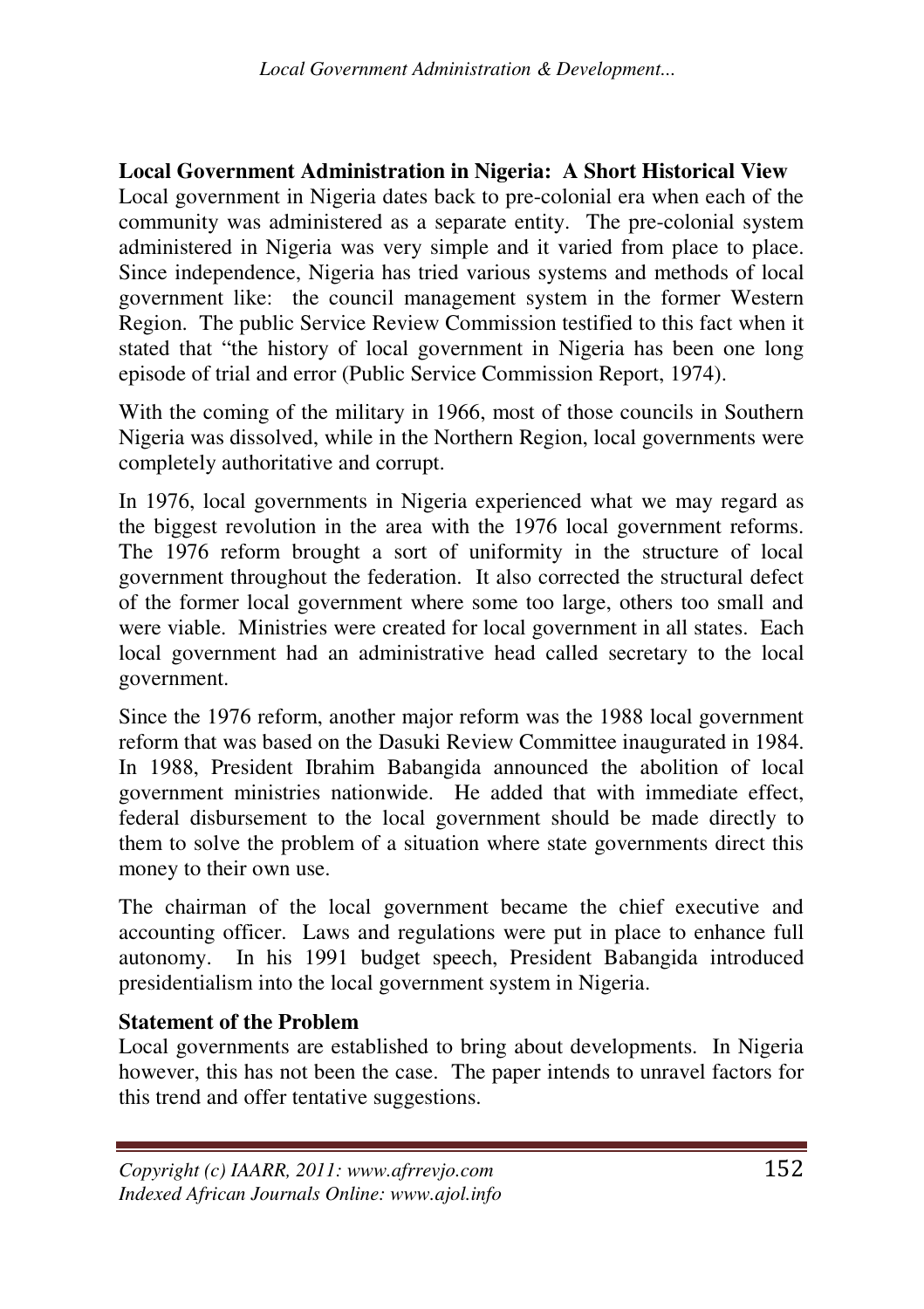## **Research Methodology**

The research work used Oredo Local Government Council as a case study. The research design for this study is the survey method. For the purpose of the study the population consists of both inhabitants and workers of Oredo Local Government Area in Edo State. The sampling method was a combination of the stratified random sampling and the simple random sampling. The stratified random sampling was employed for local government works while the simple random sampling method was employed for inhabitants of the local government. On the whole a total of 200 samples were collected.

The research instrument used was the questionnaire. The questionnaire had two sections. Section "A" was for background variables while section "B" contained a few questions needed to unravel the problems of local governments in Nigeria. The questionnaires were administered directly by the researchers and the simple percentage method used to analyze the data collected. The data was collected in December 2010.

### **Data Analysis**

Firstly, let us present the background variables of respondents before we proceed to specific questions.

Interpretation: From the table 1 it can be seen that of the 200 respondents, 110 (55%) were males while 90 (45%) were females. On age, 30 (15%) were below 20 years, 100 (50%) were between 21 and 30 years while 70 (35%) were between 31 and 40 years. On educational qualification, 20 (10%) had only primary education, 70 (35%) had secondary education and 110 (55%) had higher qualification. Finally on residence, 80 (40%) lived in the rural area while 120 (60%) are resident in the urban area.

In order to achieve the aim of this paper, one major preposition was formulated namely: the local government lacks enough funds and therefore cannot meet its developmental responsibilities. In order to ascertain the above, three major questions were asked.

Firstly, the respondents were asked whether they considered the present revenue allocated to local governments and other sources of finance as adequate.

From table 2, it can be seen that of the 200 respondents only 24 representing 12 percent of the total sample agreed that Oredo Local Government Area had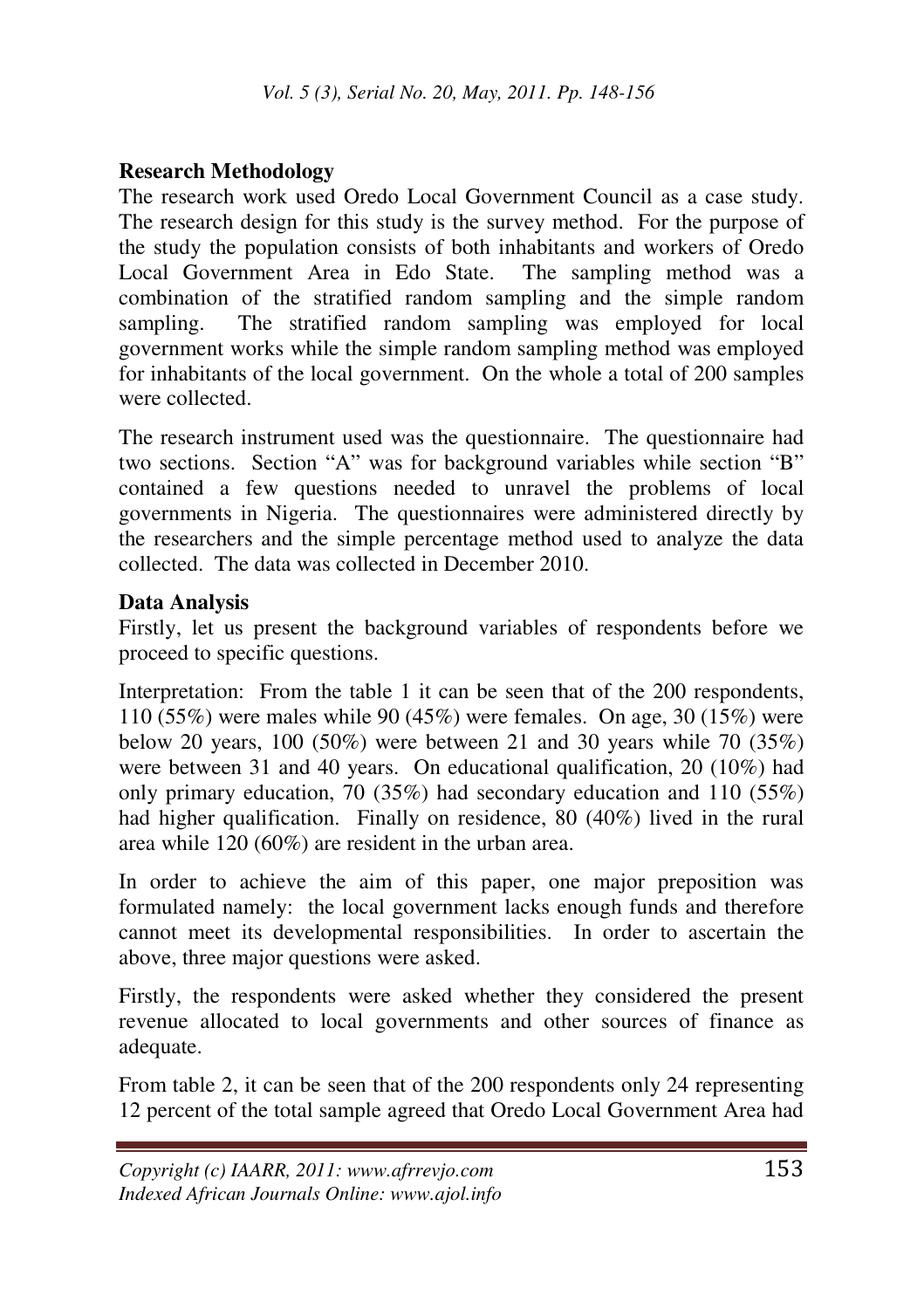enough finances. On the contrary, 160 representing 80 percent of the total respondents said the local government did not have enough finance while only 16 representing 8 percent indicated "don't know".

Also, the respondents were asked whether the funds available to the local government can determine their ability to perform their developmental responsibilities. Their responses are tabulated below.

From table 3 it can be seen that of the 200 respondents 24 answered yes that local government funds determine their ability to provide developmental facilities while 160 representing 80 percent said it does not determine their ability to provide amenities. Only 16 representing 8 percent indicated "don't know".

Finally, respondents were asked whether they feel that local government funds are diverted into individual pockets and as such not used for amenities. Their responses are shown below.

Table 4 shows that despite the opinion that local government funds are inadequate, 160 representing 80 percent of the respondents are of the view that the available funds are diverted to individual pockets, while 24 representing 12 percent disagreed to that. Only 16 representing 8 percent indicated "don't know".

# **General Discussion**

From the data presented above, the following conclusions are germane:

- 1. There is the general agreement that funds made available to local government is grossly inadequate if they must effectively and efficiently perform their developmental responsibilities.
- 2. That the inadequate funds is not solely responsible for the inability of local governments to perform their responsibilities.
- 3. That the little funds made available to local governments is diverted to individual pockets.

# **Conclusion/Recommendations**

From the analysis, it is clear that Oredo Local Government Council is actually facing financial problems. This financial problem is responsible for its low level performance which hitherto is militating against the proper functioning of the local government council. However, that is not solely the problem. There is the general impression that local government officials are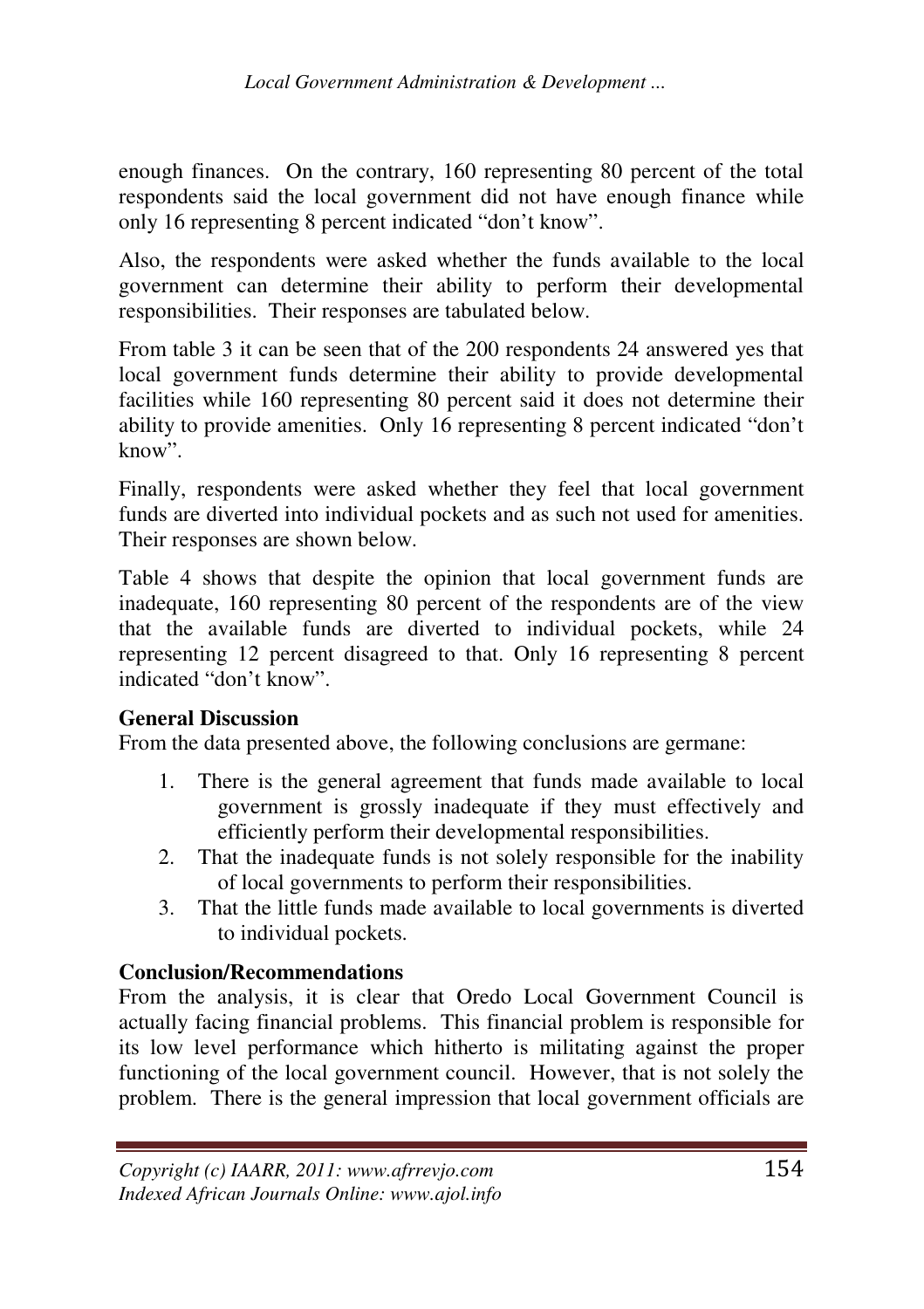diverting funds meant for developmental purposes to their private pockets. The following suggestions are there imperative.

The local government in a bid to prudently and efficiently manage existing funds, therefore should concern itself with proper and careful feasibility studies of meaningful activities that could yield revenue for the council and investing on those activities. Care should be exercised not to invest in unprofitable or worthless projects.

In addition to the above, it should be concerned actively in the generation of its internal revenue by employing more capable hands in the art of revenue collection in a bid to exhaustively uncover areas left uncovered.

Finally, proper accountability should be maintained by the council as this will reduce the rate of misappropriation of funds by council officials. Regular auditing should also be maintained.

#### **References**

- Cockroft, J.D. (1970). *Dependency and development: Latin America's political economy,* New York: Anchor Books
- Golding, L. (1959). *Local government*, London: The English University Press Ltd.
- Onyemaluke, C.C. (1974). *Economic development: an inside view*, London: Macmillan Press.
- Oyediran, O. (1979). *Nigerian government and politics under military rule: 1966- 1979,* London: Macmillan Press Ltd.
- *Public Service Review Commission (1974).* Main Report, Lagos: Federal Ministry of Information.
- Rodney, W. (1972). *How Europe underdeveloped Africa*, London: Bougbe-L-Overture Publications.
- Seers, D (1972). The meaning of development In N.T. Uphoff and W.E. Nichman (Eds) *The political economy of development*, Berkely, University of California Press.
- Sokar, A.P. (1978). Bringing the government closer to the people, myth or reality: The military and local government in TW Land, 1966-1979. Unpublished M.Sc thesis.
- Todaro, M.P. (1981). *Economic development in the Third World*, New York: Longman.

*Copyright (c) IAARR, 2011: www.afrrevjo.com* 155 *Indexed African Journals Online: www.ajol.info*